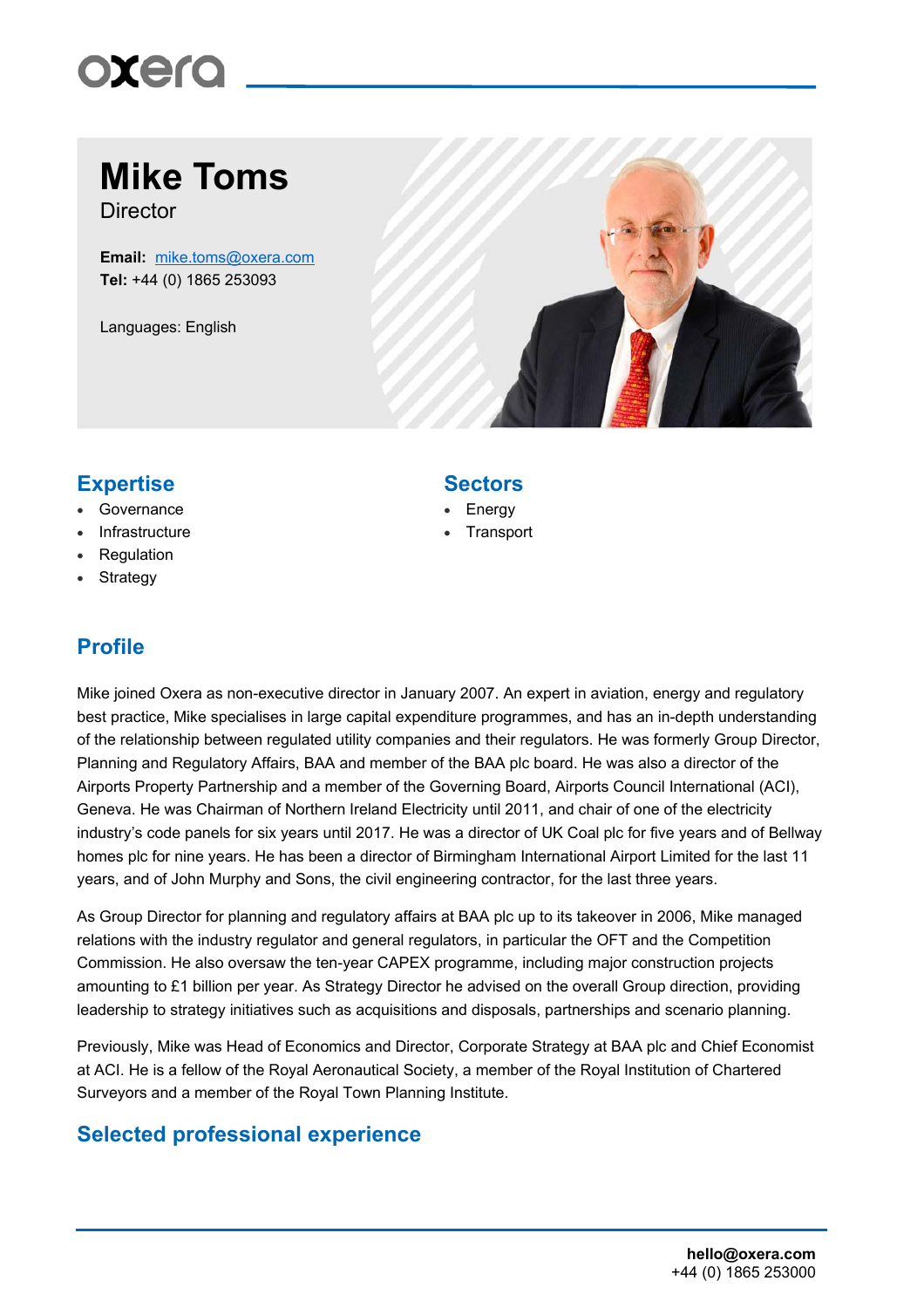# oxero

- Member of the Independent Panel of Inquiry into the failure of the UK air traffic control system (2015)
- Advice to a major infrastructure fund on its acquisition of a Northern Irish gas company (2013)
- Advice to HM Treasury on the use of regulatory asset base (RAB) principles for infrastructure financing (2011)
- Advice to a major Asian hub airport on economics and regulation (2010–)
- Advice to a major Australian airport on issues of aviation economics and airport operations
- Review for the Office of Rail Regulation of its performance in the conduct of PR08
- Advice to a major Nordic integrated electricity utility on its strategy for regulation and management of relations with its regulators in several states
- Advice to two large non-UK airports on issues of asset valuation and cost of capital
- Advice to a large UK water company on the management of its price control review
- A core member of the defence committee of a major plc, leading to successful conclusion of a takeover totalling over £13bn in 2006, yielding 30% plus gain to selling shareholders
- Director of BAA's railways business subsidiary, including oversight of the Heathrow Express operation and successful defence of the Gatwick Express
- Development and operation of a state-of-the-art financial forecasting capability used for rating treasury and funding decisions on £3 billion of debt
- Direction of two successful price control reviews for the London airports
- Witness at six Monopolies and Mergers Commission/Competition Commission inquiries in the aviation and rail sectors, and at several transport Select Committee hearings

### **Employment history for the last 15 years**

- 2008–11: Chair, Northern Ireland Electricity plc; responsible for the management of the board of this infrastructure company
- 2009–17: Non-Executive Director and Chair of Remuneration Committee, Bellway plc
- 2016–present: Non-Executive Director and chair of Remuneration Committee, John Murphy and Sons Ltd
- 2011–17 Chair, Ofgem/National Grid Connections and Use of Service Code Modifications Panel
- 2006–11: Non-Executive Director and Chair of the Remuneration Committee, UK Coal plc
- 2007–present: Non-Executive Director Birmingham Airport Holdings Ltd
- 2002–06: Group Director, Planning and Regulatory Affairs and Member of the Board of BAA plc. Responsible for management of relations with the industry regulator, the UK Office of Fair Trading, UK Competition Commission and relevant government departments. Also responsible for the Group's development planning function and capital programme
- 2002–07: Non-Executive Director, Viridian Group plc
- 2002–04: Member of the Board Australia Pacific Airports Corporation
- 1994–2001: Director, Corporate Strategy, BAA plc